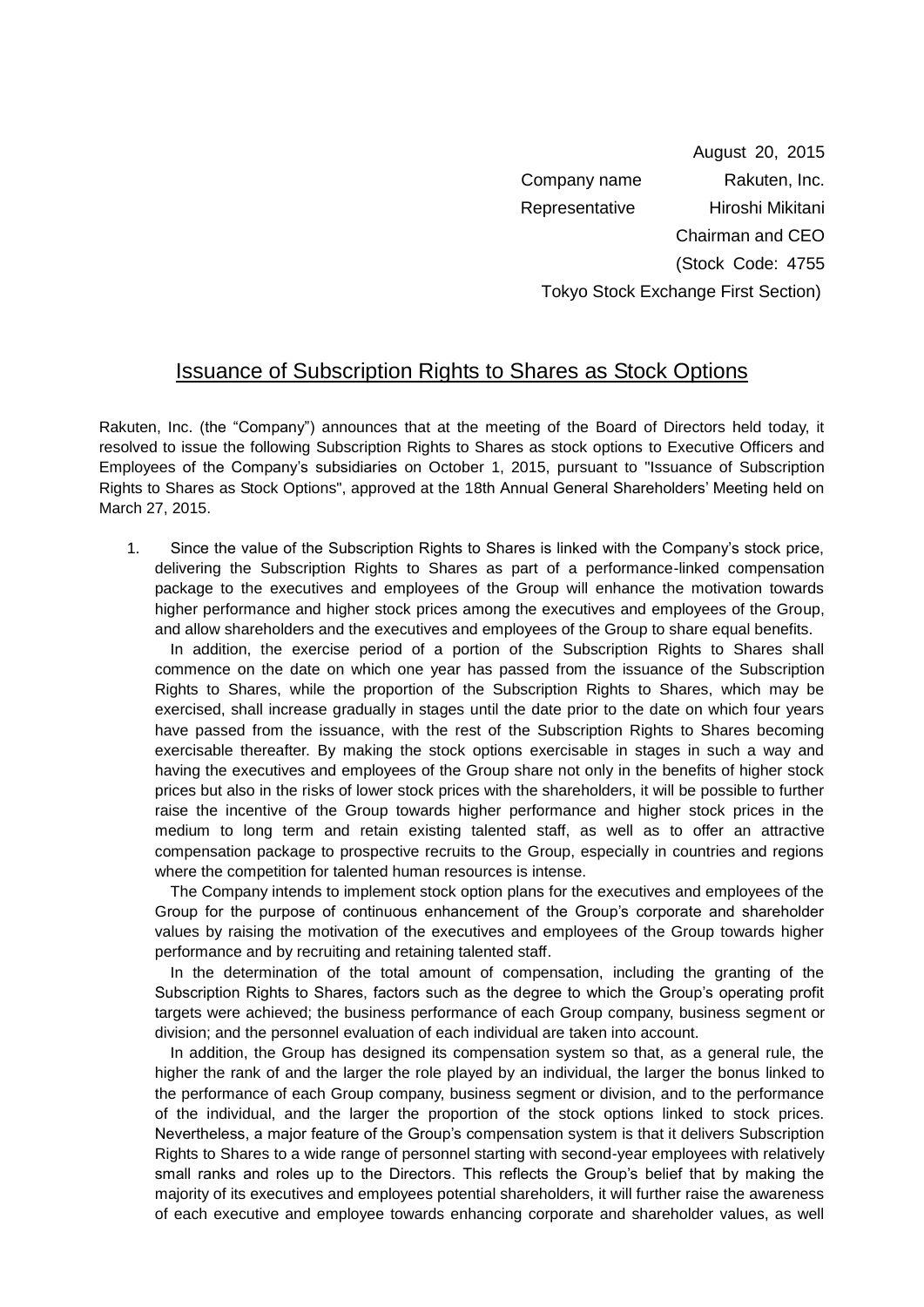reinforce the sense of unity among the Group members, which is thought to be an indispensable element in expanding and fostering the "Rakuten Eco-System" both in Japan and abroad.

- 2. Outline of the issuance of the Subscription Rights to Shares
- (1) Total number of units and persons to whom Subscription Rights to Shares will be allotted

Executive Officers and Employees of the subsidiaries: 2 in total 718 units in total

(2) Class and number of shares to be issued upon exercise of Subscription Rights to Shares

Common stock of the Company: 71,800 shares

However, if the Company splits its common stock (including allotment of its common stock without compensation; hereinafter the same shall apply) or consolidates its common stock, the number of shares to be issued upon exercise of each unit of such Subscription Rights to Shares shall be adjusted according to the following formula; provided that such adjustment shall be made only to those remain unexercised or uncanceled at the time of such adjustment and; provided, further, that if any fraction less than one share arises as a result of such adjustment, such fraction shall be discarded.

Number of shares Number of shares after adjustment  $\quad = \quad$  before adjustment  $\quad$   $\times$   $\quad$  Ratio of split or consolidation

In addition, if the Company carries out a merger, a company split, share exchange, share transfer, etc. that makes it necessary to adjust the number of shares, the number of shares shall be adjusted within a reasonable range, taking into account the conditions of the merger, company split, share exchange, share transfer, etc.

(3) Total number of Subscription Rights to Shares: 718 units

One hundred shares shall be issued for each Subscription Right to Shares, provided however that in the event of any adjustment in the number of shares stipulated in (2) above, the number of shares to be issued for the Subscription Right to Shares shall be adjusted likewise.

- (4) Cash payment for Subscription Rights to Shares No cash payment is required for Subscription Rights to Shares.
- (5) Value of the assets to be contributed upon exercise of Subscription Rights to Shares The Price for one Subscription Right to Shares shall be one yen.
- (6) Exercise period of Subscription Rights to Shares

The exercise period shall be from the date on which one year has passed from the issuance of the Subscription Rights to Shares (hereinafter "date of issuance") to the date on which ten years have passed from the date of issuance. If the final day of the exercise period falls on a holiday of the Company, the final day shall be the working day immediately preceding the final day.

- (7) Conditions for exercise of Subscription Rights to Shares
	- (i) Those who received the allotment of the issue of Subscription Rights to Shares (hereinafter "Holders of Subscription Rights to Shares") shall remain Directors, Executive Officers, Company Auditors or employees of the Company, or its subsidiaries or affiliates at the time of exercising such rights; provided, however, that exceptional treatment may be allowed in this regard by the Board of Directors in consideration of circumstances.
	- (ii) Subscription Rights to Shares shall not be inherited; provided, however, that exceptional treatment may be allowed in this regard by the Board of Directors in consideration of circumstances.
	- (iii) Subscription Rights to Shares shall not be offered for pledge or disposed of in any other way.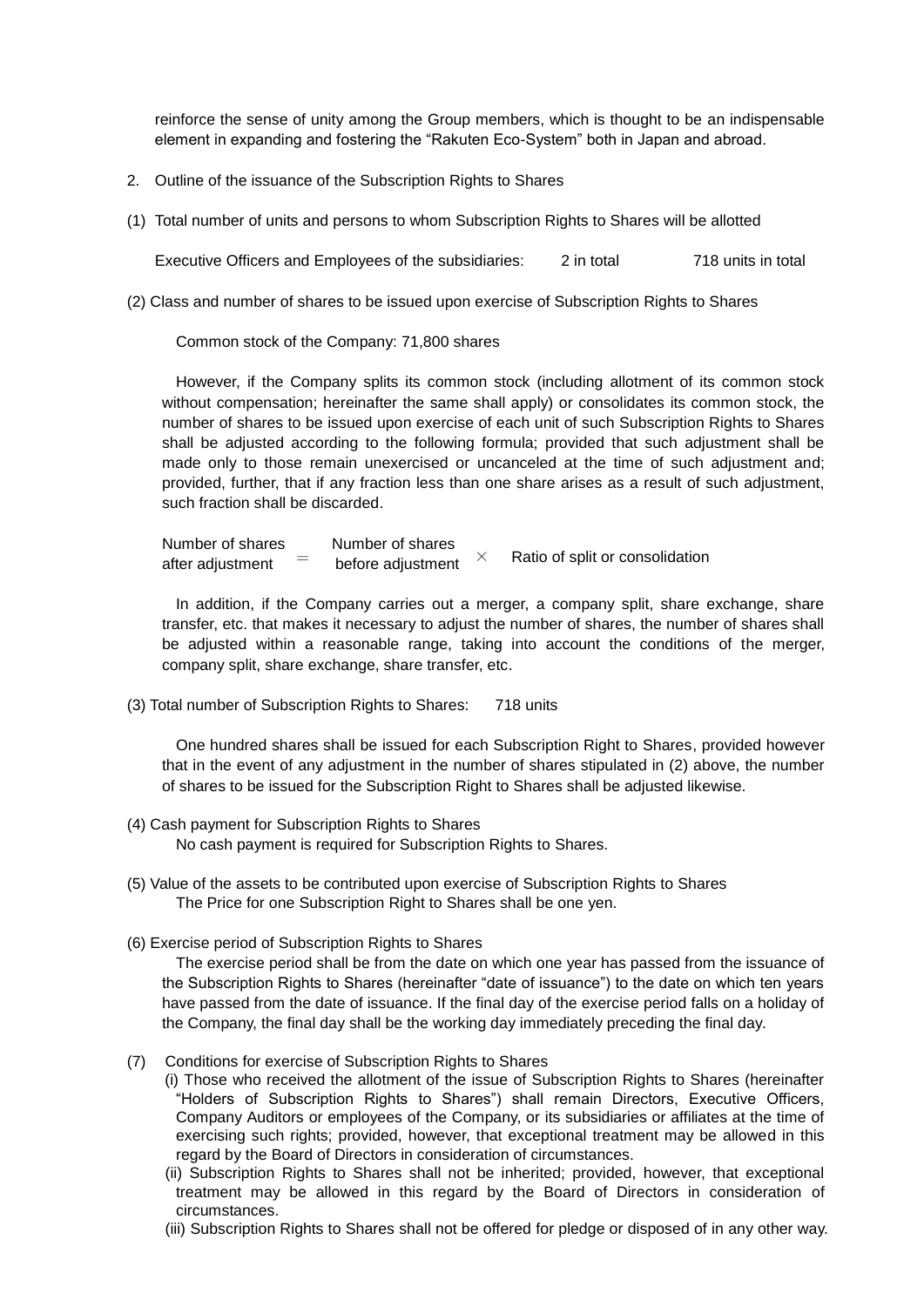- (iv) Subscription Rights to Shares may be exercised by the Holder, in whole or in part, according to the following categories.
	- i) The entire allotment of Subscription Rights to Shares shall not be exercised prior to the date on which one year has passed from the date of issuance.
	- ii) Fifteen percent of the allotment of Subscription Rights to Shares may be exercised from the date on which one year has passed from the date of issuance to the date prior to the date on which two years have passed from the date of issuance (if a fraction less than one share arises in the number of exercisable Subscription Rights to Shares, such fraction shall be discarded).
	- iii) Thirty-five percent of the allotment of Subscription Rights to Shares (if a portion of the allotment of Subscription Rights to Shares had been exercised prior to the date on which two years have passed from the date of issuance, the total amount exercisable including the previously exercised portion shall be 35%) may be exercised from the date on which two years have passed from the date of issuance to the date prior to the date on which three years have passed from the date of issuance (if a fraction less than one share arises in the number of exercisable Subscription Rights to Shares, such fraction shall be discarded).
	- iv) Sixty-five percent of the allotment of Subscription Rights to Shares (if a portion of the allotment of Subscription Rights to Shares had been exercised prior to the date on which three years have passed from the date of issuance, the total amount exercisable including the previously exercised portion shall be 65%) may be exercised from the date on which three years have passed from the date of issuance to the date prior to the date on which four years have passed from the date of issuance (if a fraction less than one share arises in the number of exercisable Subscription Rights to Shares, such fraction shall be discarded).
	- v) The entire allotment of Subscription Rights to Shares may be exercised from the date on which four years have passed from the date of issuance to the date on which ten years have passed from the date of issuance.
	- vi) The Holders of Subscription Rights to Shares have duties to pay all taxes (including but not limited to income tax, social security contributions, pensions, and employment insurance premium) specified by laws and regulations in relation to stock options and shares. In the case where the Company and its subsidiaries and affiliates is obliged to levy income tax, etc., the relevant company obliged to levy income tax, etc. shall be able to levy tax from such Holders of Subscription Rights to Shares by the methods listed below.
		- i) Receipt by cash
		- ii) Appropriation of shares owned by the Holders of Subscription Rights to Shares
		- iii) Deduction from salaries, bonuses, etc. of the Holders of Subscription Rights to **Shares**
		- iv) Other methods specified by the Company
- (8) Matters concerning increase in capital stock and capital reserve by issuing of shares (including transferred treasury stock in lieu of issuance of shares; hereinafter the same shall be applied) upon exercise of Subscription Rights to Shares
	- (i) Amount of increase in capital stock by issuing shares upon exercise of Subscription Rights to Shares shall be half of the upper limit of capital increase as calculated pursuant to the provisions of Article 17, Paragraph 1 of the Ordinance on Accounting of Companies, where any resultant fraction less than one yen shall be rounded up.
	- (ii) Amount of increase in capital reserve by issuing shares upon exercise of Subscription Rights to Shares shall be the upper limit of capital stock increase as described in (i) above less the amount of increase in capital stock set out therein.
- (9) Reasons and conditions for the acquisition of Subscription Rights to Shares
	- (i) In case that the proposal of any merger agreement under which the Company is dissolved, or any absorption-type company split (kyushu-bunkatsu) agreement or incorporation-type company split (shinsetsu-bunkatsu) plan in which the Company will be a splitting company, or any share exchange agreement or share transfer plan in which the Company will be a whollyowned subsidiary of another company is approved at a General Shareholders' Meeting of the Company, the Company may acquire Subscription Rights to Shares at the date specifically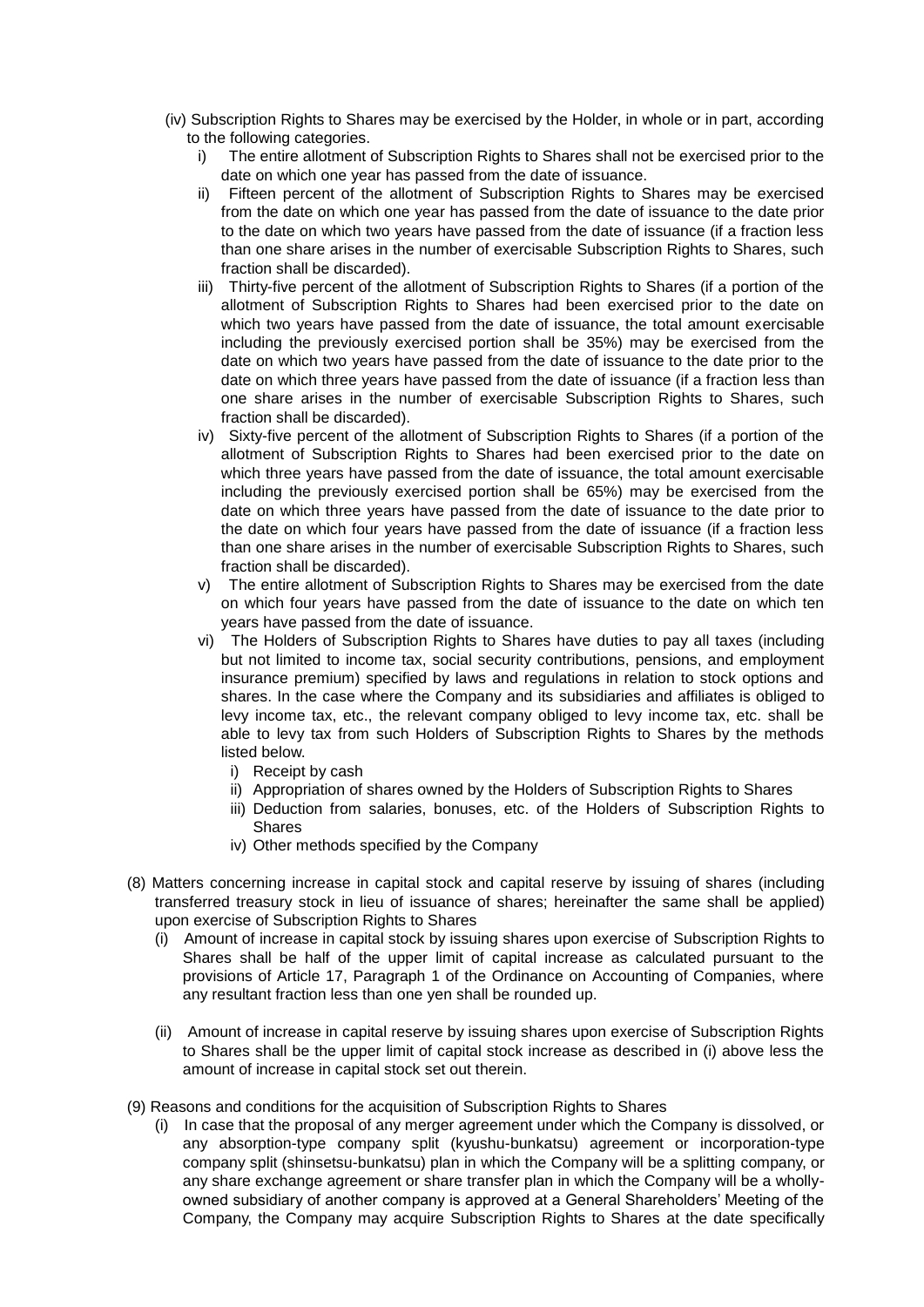determined by the Board of Directors of the Company without any compensation therefor.

- (ii) In case that a holder of Subscription Rights to Shares ceases to accommodate the conditions of (7) (i) above before exercising Subscription Rights to Shares, the Company may acquire such Subscription Rights to Shares at the date specifically determined by the Board of Directors of the Company without any compensation therefor.
- (10) Restriction on the acquisition of Subscription Rights to Shares by transfer
	- Any acquisition of Subscription Rights to Shares by transfer shall require an approval of the Board of Directors of the Company by its resolution.
- (11) Treatment of Subscription Rights to Shares in case of organizational restructuring of the Company

In the event the Company merges (limited to cases where the Company becomes a dissolving company), performs an absorption-type company split or an incorporation-type company split, or conducts a share exchange or a share transfer (hereinafter collectively referred to as "Organizational Restructuring"), Subscription Rights to Shares of a corporation described in Article 236, Paragraph 1, Items 8.1 through 8.5 of the Companies Act (hereinafter "Restructured Company") shall be delivered under the following conditions to each those who received the allotment of issue of Subscription Rights to Shares remaining unexercised (hereinafter "Remaining Subscription Rights to Shares") at the time when Organizational Restructuring takes effect. In this case, the Remaining Subscription Rights to Shares will lapse and the Restructured Company will issue new Subscription Rights to Shares. However, the foregoing shall apply only to cases in which the delivery of Subscription Rights to Shares of the Restructured Company according to the following conditions is stipulated in the merger agreement, the absorption-type company split agreement, the incorporation-type company split plan, the share exchange agreement or the share transfer plan.

- (i) Number of Subscription Rights to Shares of the Restructured Company to be delivered The Restructured Company shall deliver Subscription Rights to Shares, the number of which shall equal the number of Subscription Rights to Shares held by the holder of the Remaining Subscription Rights to Shares.
- (ii) Class of shares of the Restructured Company to be issued upon the exercise of Subscription Rights to Shares Shares of common stock of the Restructured Company
- (iii) Number of shares of the Restructured Company to be issued upon the exercise of Subscription Rights to Shares To be decided according to (2) and (3) above after taking into consideration the conditions, etc. of the Organizational Restructuring.
- (iv) Value of the assets to be contributed upon the exercise of Subscription Rights to Shares The value of the assets to be contributed upon the exercise of each Subscription Right to Shares shall be decided according to (5) above after taking into consideration the conditions, etc. of the Organizational Restructuring.
- (v) Exercise period of Subscription Rights to Shares Starting from the later of either the first date of the exercise period of Subscription Rights to Shares as stipulated in (6) above, or the date on which the Organizational Restructuring becomes effective and ending on the expiration date for the exercise of Subscription Rights to Shares as stipulated in (6) above.
- (vi) Matters concerning increase in capital stock and capital reserve to be increased by issuing of shares by the Restructured Company upon the exercise of Subscription Rights to Shares To be determined in accordance with (8) above.
- (vii) Restriction on acquisition of Subscription Rights to Shares by transfer Acquisition of Subscription Rights to Shares by transfer shall be subject to the approval of the Board of Directors of the Company under Organizational Restructuring (or by the majority